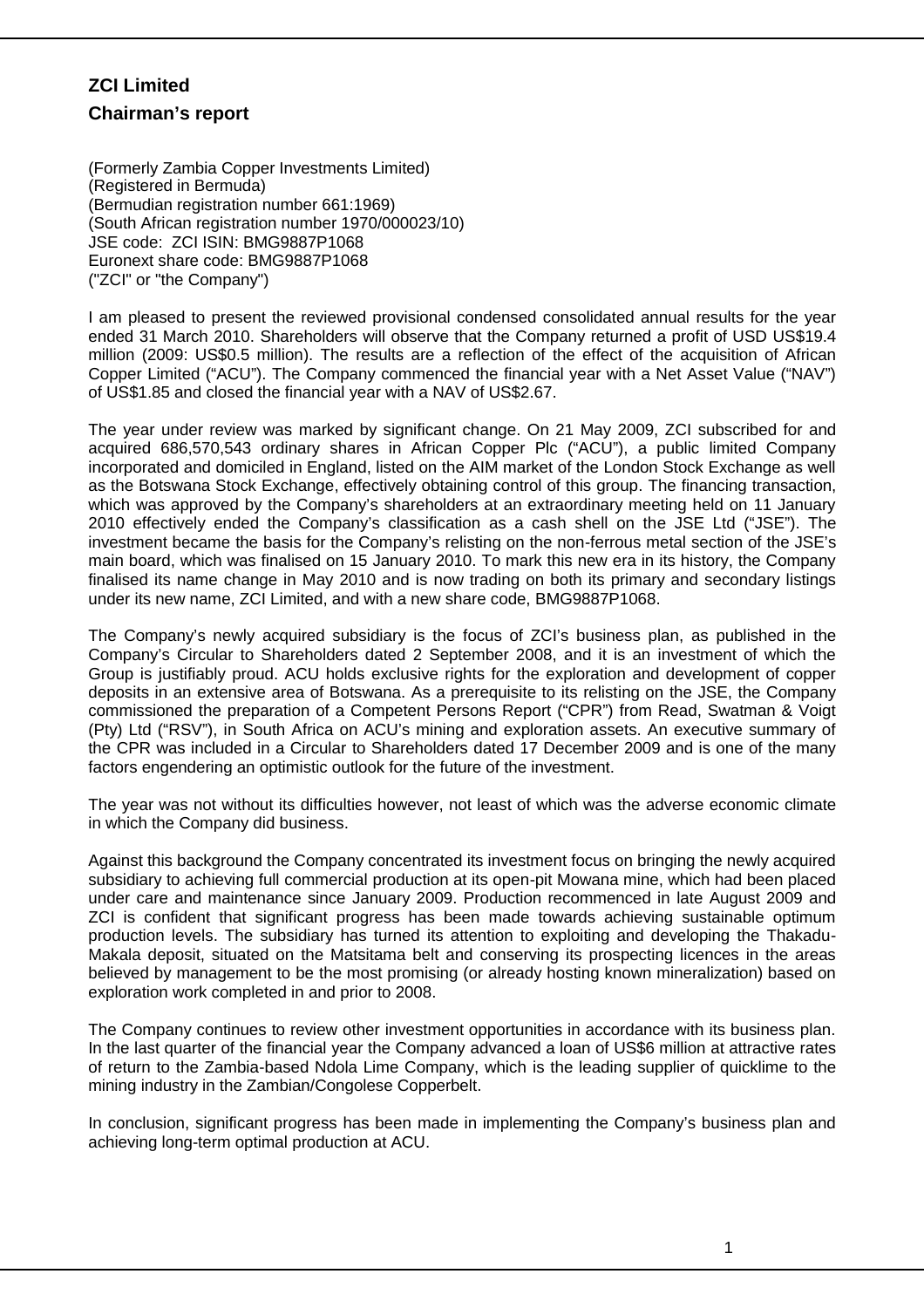### **ZCI Limited**

### **Chairman's report**

I take this opportunity of welcoming Kathryn Bergkoetter as financial director of the Company with effect from 8 September 2009. I can confirm that Ms Bergkoetter's expertise and in-depth knowledge of ZCI has made significant contributions to the Company during a time of considerable change and activity, confirming that the shareholders' faith in her is well-placed.

In accordance with the JSE listing requirements and the recommendations of the King Report on Governance for South Africa 2009, the Company appointed Professor Stephen Simukanga as the Lead Independent non-Executive Director with effect from 8 April 2010. I am confident that Professor Simukanga's integrity and diligence will be of invaluable assistance to the Company in meeting the expectations of the new era of corporate governance.

The Company is in the process of complying with the JSE's Listing Requirements to appoint a Chief Executive Officer. In accordance with a temporary dispensation granted by the JSE, ZCI will settle this issue by 31 March 2011.

It is thus on a note of determination and with a certain measure of optimism that ZCI looks to the year ahead in the belief that it is both strategically and financially placed to aggressively pursue its business plan for the coming year.

Thomas Kamwendo

Chairman,

Bermuda

30 June 2010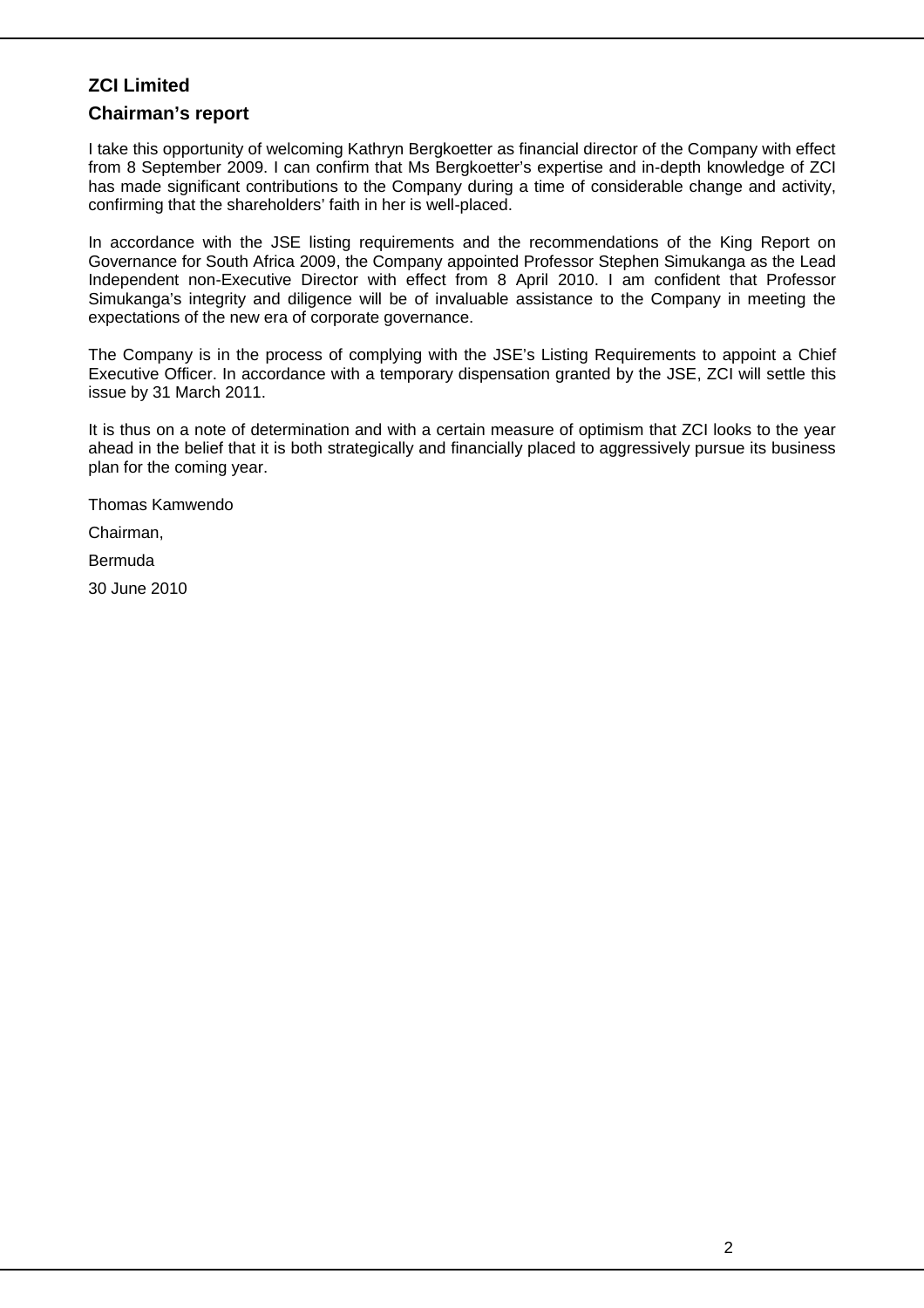# **ZCI Limited Consolidated Statement of comprehensive income**

|                                                           | <b>Reviewed</b> | <b>Audited</b>                            |
|-----------------------------------------------------------|-----------------|-------------------------------------------|
|                                                           | 31 March        | For year ended For year ended<br>31 March |
|                                                           | 2010            | 2009                                      |
|                                                           | <b>US\$'000</b> | <b>US\$'000</b>                           |
| Revenue                                                   | 7 3 9 2         |                                           |
| Cost of sales                                             | (15319)         |                                           |
| Operating loss from mining activities                     | (7927)          |                                           |
| Administrative expenses                                   | (1531)          | (2177)                                    |
| Other expenses                                            | (4275)          | (737)                                     |
| Selling and distribution expenses                         | (18)            |                                           |
| Foreign exchange losses                                   | (2 250)         |                                           |
| <b>Operating loss</b>                                     | (16001)         | (2914)                                    |
| Negative goodwill                                         | 34 621          |                                           |
| Profit/(loss) before net finance income                   | 18 6 20         | (2914)                                    |
| Finance income                                            | 509             | 3652                                      |
| Finance expense                                           | (64)            | (150)                                     |
| <b>Profit before tax</b>                                  | 19 0 65         | 588                                       |
| Income tax                                                | 297             | (72)                                      |
| Profit for the year                                       | 19 3 62         | 516                                       |
|                                                           |                 |                                           |
| Other comprehensive income:                               |                 |                                           |
| Exchange differences on translation of foreign operations | 1 1 8 8         |                                           |
| Total comprehensive income for the year                   | 20 550          | 516                                       |
|                                                           |                 |                                           |
| <b>Profit attributable to:</b>                            |                 |                                           |
| Equity holders of the parent                              | 21 253          | 516                                       |
| Non-controlling interest                                  | (1891)          |                                           |
| Total comprehensive income attributable to:               |                 |                                           |
| Equity holders of the parent                              | 22 2 2 9        | 516                                       |
| Non-controlling interest                                  | (1679)          |                                           |
| Basic earnings per ordinary share (US cents)              | 38.17           | 0.56                                      |
| Diluted earnings per ordinary share (US cents)            | 36.80           | 0.56                                      |
|                                                           |                 |                                           |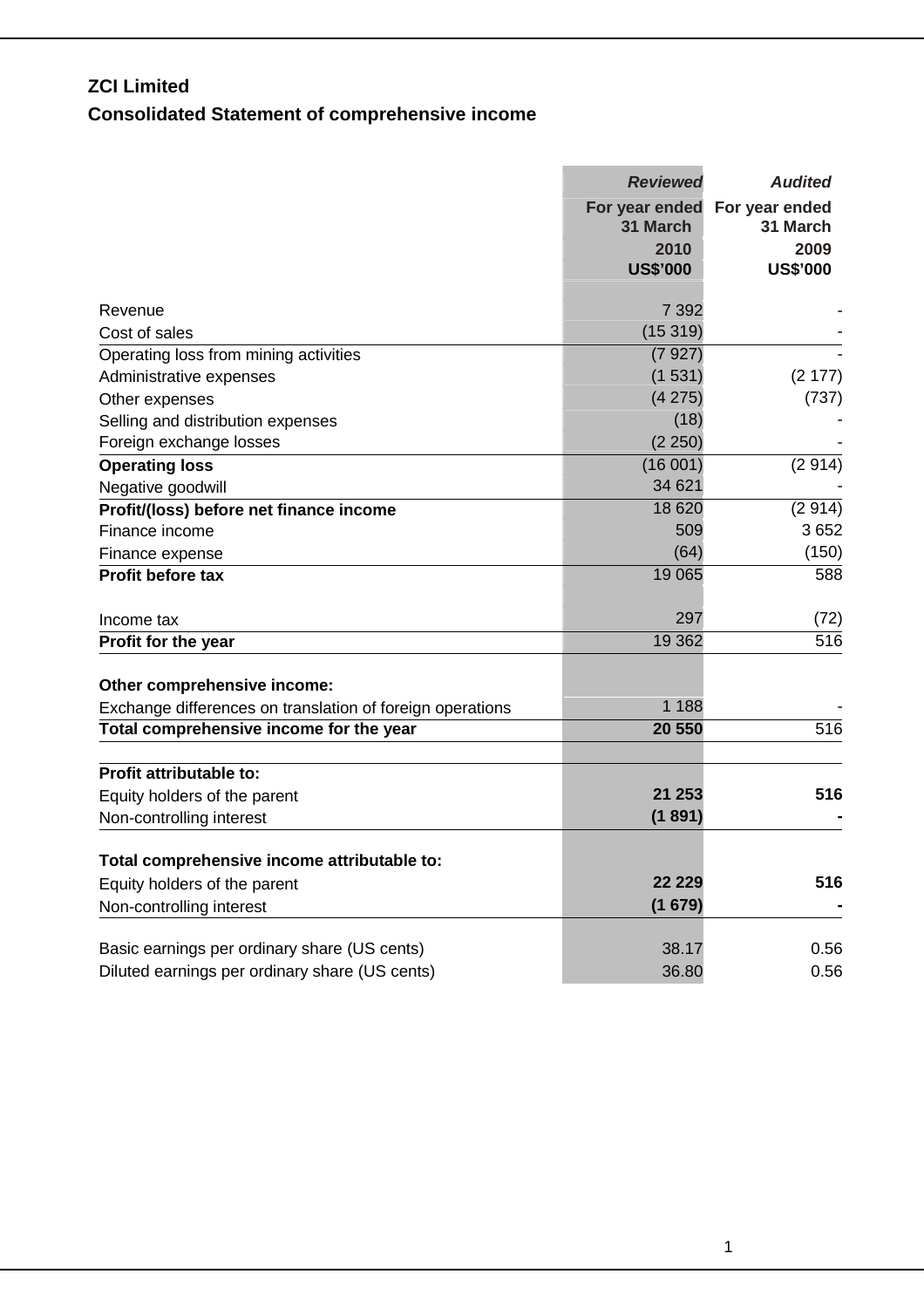# **ZCI Limited Consolidated Statement of financial position**

|                                                     | <b>Reviewed</b><br>31 March | <b>Audited</b><br>31 March<br>2009 |  |
|-----------------------------------------------------|-----------------------------|------------------------------------|--|
|                                                     | 2010                        |                                    |  |
|                                                     | <b>US\$'000</b>             | <b>US\$'000</b>                    |  |
| <b>ASSETS</b>                                       |                             |                                    |  |
| Property, plant and equipment                       | 35 744                      |                                    |  |
| Intangible assets                                   | 55 628                      |                                    |  |
| Other financial assets                              | 327                         |                                    |  |
| Long term receivables                               | 6 0 0 0                     |                                    |  |
| <b>Total non-current assets</b>                     | 97 699                      |                                    |  |
| Other receivables and prepayments                   | 984                         | 76                                 |  |
| Inventories                                         | 1780                        |                                    |  |
| Cash and cash equivalents                           | 48 430                      | 102 939                            |  |
| <b>Total current assets</b>                         | 51 194                      | 103 015                            |  |
| <b>Total assets</b>                                 | 148 893                     | 103 015                            |  |
| <b>EQUITY</b>                                       |                             |                                    |  |
| Share capital and Share premium                     | 102 688                     | 102 688                            |  |
| Foreign currency translation reserve                | 976                         |                                    |  |
| Retained earnings                                   | 21 253                      |                                    |  |
| Equity attributable to equity holders of the parent | 124 917                     | 102 688                            |  |
| <b>Non-controlling interest</b>                     | 7 1 1 9                     |                                    |  |
| <b>Total equity</b>                                 | 132 036                     | 102 688                            |  |
| <b>LIABILITIES</b>                                  |                             |                                    |  |
| Deferred tax                                        | 7 5 4 2                     |                                    |  |
| Asset retirement provision                          | 4 0 5 1                     |                                    |  |
| <b>Total non-current liabilities</b>                | 11 593                      |                                    |  |
|                                                     |                             |                                    |  |
| Trade and other payables                            | 5 2 6 4                     | 327                                |  |
| <b>Total current liabilities</b>                    | 5 2 6 4                     | 327                                |  |
| <b>Total equity and liabilities</b>                 | 148 893                     | 103 015                            |  |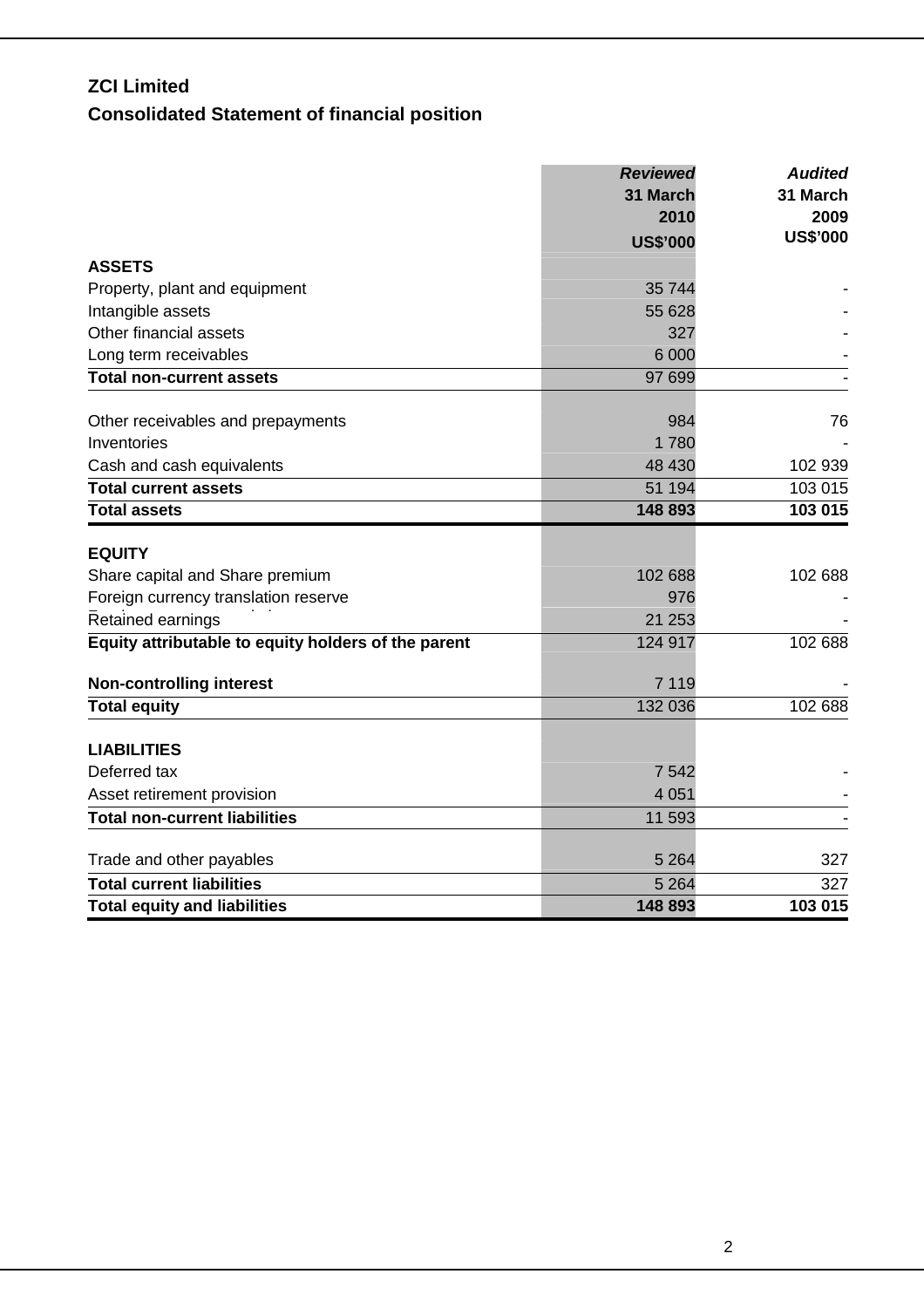# **ZCI Limited Statement of changes in equity**

|                                                                                                             | <b>Share</b><br>capital and<br><b>Share</b><br>premium<br><b>US\$'000</b> |                                  |                 | <b>Revaluation</b><br>reserve of<br>available for<br>sale reserves | Foreign<br>currency<br>translation<br>reserve | <b>Assets</b><br>classified<br>as held for<br>sale | <b>Retained</b><br>earnings/<br>(Accumulated<br>losses) | <b>Attributable</b><br>to equity<br>holders of the<br>parent | Non-<br>controlling<br>interest | <b>Total</b><br>equity |
|-------------------------------------------------------------------------------------------------------------|---------------------------------------------------------------------------|----------------------------------|-----------------|--------------------------------------------------------------------|-----------------------------------------------|----------------------------------------------------|---------------------------------------------------------|--------------------------------------------------------------|---------------------------------|------------------------|
|                                                                                                             |                                                                           |                                  | <b>US\$'000</b> | <b>US\$'000</b>                                                    | <b>US\$'000</b>                               | <b>US\$'000</b>                                    | <b>US\$'000</b>                                         | <b>US\$'000</b>                                              | <b>US\$'000</b>                 |                        |
| Balance as at 1 April 2008<br>Total comprehensive income for the year                                       | 334 547                                                                   | 702                              |                 | (12113)                                                            | (100 870)                                     | 222 266                                            |                                                         | 222 266                                                      |                                 |                        |
| Profit for the year                                                                                         |                                                                           |                                  |                 |                                                                    | 516                                           | 516                                                |                                                         | 516                                                          |                                 |                        |
| Other comprehensive income<br>Transfer from hedging reserve<br>Revaluation on available for sale investment |                                                                           | (702)<br>$\overline{a}$<br>(702) |                 | 12 113<br>12 113                                                   |                                               | 11 4 11<br>12113<br>(702)                          | $\blacksquare$                                          | 11 411<br>12 113<br>(702)                                    |                                 |                        |
| Total comprehensive income for the year                                                                     |                                                                           | $\blacksquare$                   |                 |                                                                    | 516                                           | 11 927                                             |                                                         | 11 927                                                       |                                 |                        |
| Transactions with owners, recorded directly in equity                                                       |                                                                           |                                  |                 |                                                                    |                                               |                                                    |                                                         |                                                              |                                 |                        |
| Share buyback and reduction                                                                                 | (131 505)                                                                 |                                  |                 |                                                                    |                                               | (131 505)                                          |                                                         | (131 505)                                                    |                                 |                        |
| Transfer from share capital                                                                                 | (100354)                                                                  |                                  |                 | $\blacksquare$                                                     | 100 354                                       |                                                    |                                                         |                                                              |                                 |                        |
| Total contributions by and distributions to owners                                                          | (231 859)                                                                 |                                  |                 | $\blacksquare$                                                     | 100 354                                       | (131 505)                                          | $\sim$                                                  | (131 505)                                                    |                                 |                        |
| Balance as at 31 March 2009                                                                                 | 102 688                                                                   |                                  |                 |                                                                    |                                               | 102 688                                            | $\blacksquare$                                          | 102 688                                                      |                                 |                        |
| Arising on business acquisition<br>Total comprehensive income for the year                                  |                                                                           |                                  |                 |                                                                    |                                               |                                                    | 8798                                                    | 8798                                                         |                                 |                        |
| Profit/(loss) for the year                                                                                  |                                                                           |                                  |                 |                                                                    | 21 253                                        | 21 253                                             | (1891)                                                  | 19 3 62                                                      |                                 |                        |
| Other comprehensive income                                                                                  |                                                                           |                                  | 976             | $\blacksquare$                                                     |                                               | 976                                                | 212                                                     | 1 1 8 8                                                      |                                 |                        |
| Foreign currency translation differences                                                                    |                                                                           | $\sim$                           | 976             | $\sim$                                                             |                                               | 976                                                | 212                                                     | 1 1 8 8                                                      |                                 |                        |
| Total comprehensive income for the year                                                                     |                                                                           |                                  | 976             | $\overline{\phantom{a}}$                                           | 21 253                                        | 22 2 2 9                                           | (1679)                                                  | 20 550                                                       |                                 |                        |
| Balance as at 31 March 2010                                                                                 | 102 688                                                                   |                                  | 976             | $\overline{\phantom{a}}$                                           | 21 253                                        | 124 917                                            | 7 1 1 9                                                 | 132 036                                                      |                                 |                        |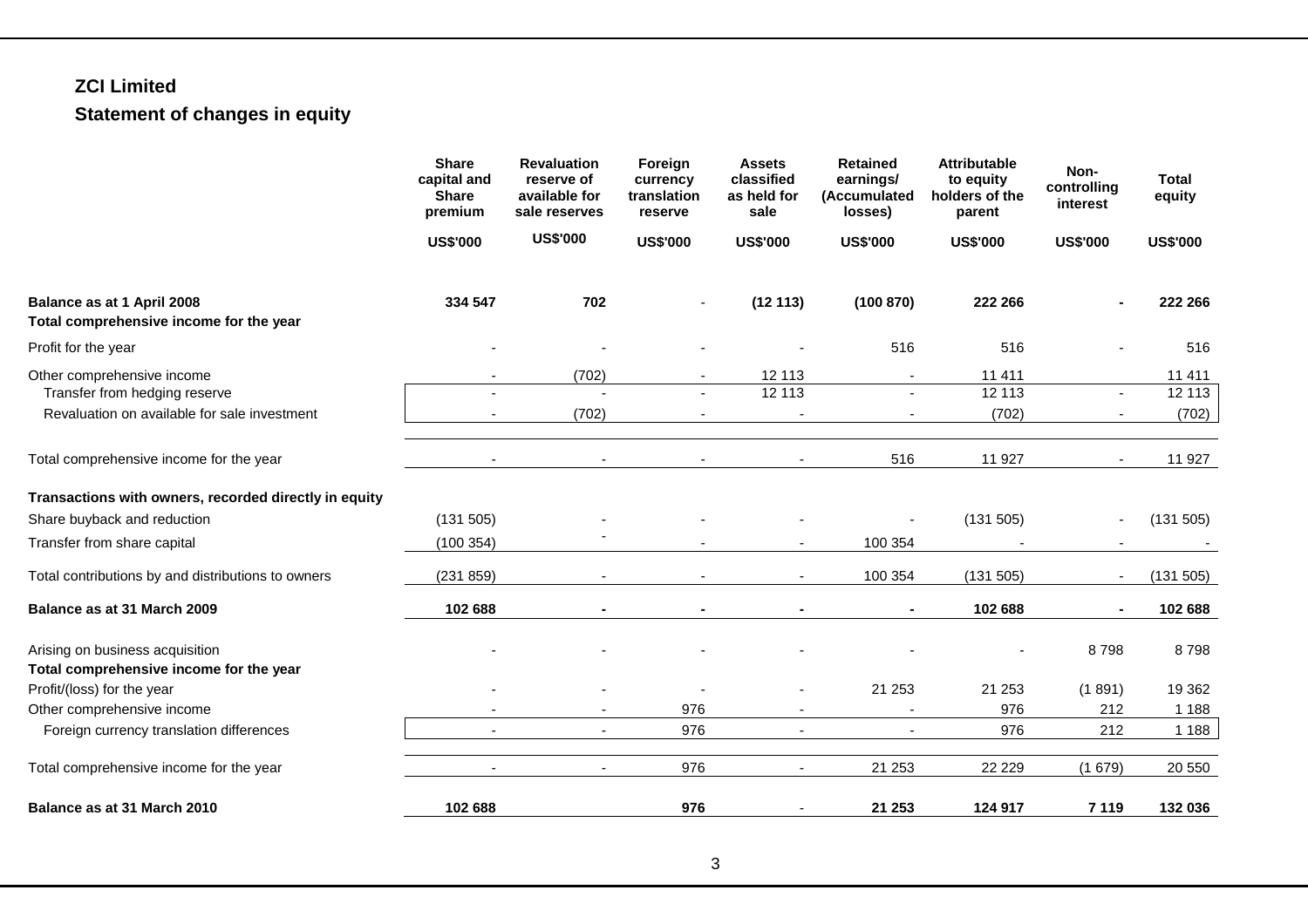## **ZCI Limited**

# **Consolidated Statement of cash flows**

|                                                                         | <b>Reviewed</b><br>31 March<br>2010 | <b>Audited</b><br>31 March<br>2009 |
|-------------------------------------------------------------------------|-------------------------------------|------------------------------------|
|                                                                         | <b>US\$'000</b>                     | <b>US\$'000</b>                    |
| Cash flows from operating activities                                    |                                     |                                    |
| Cash utilised by operations                                             | (10798)                             | (1126)                             |
| Interest received                                                       | 509                                 | 3,652                              |
| Interest paid                                                           | (64)                                | (150)                              |
| Income tax paid                                                         |                                     | (72)                               |
| Cash (outflow)/inflow from operating activities                         | (10353)                             | 2 3 0 4                            |
|                                                                         |                                     |                                    |
| Cash flow from investing activities                                     |                                     |                                    |
| Additions to property, plant and equipment                              | (3 492)                             |                                    |
| Acquisition of subsidiary (net of cash acquired)                        | (1438)                              |                                    |
| Repayment of interest bearing borrowings<br>Realised gain on investment | (34414)                             | 213 234                            |
| Long term receivable advanced                                           | (6000)                              |                                    |
| Cash (outflow)/inflow from investing activities                         | (45344)                             | 213 234                            |
|                                                                         |                                     |                                    |
| <b>Cash flow from financing activities</b>                              |                                     |                                    |
| Repurchase own shares                                                   |                                     | (131 505)                          |
| Cash outflow from financing activities                                  |                                     | (131 505)                          |
|                                                                         |                                     |                                    |
| Effect of foreign currency translation                                  | 1 1 8 8                             |                                    |
|                                                                         |                                     |                                    |
| Net (decrease)/increase in cash and cash                                |                                     |                                    |
| equivalents                                                             | (54 509)                            | 84,033                             |
| Cash and cash equivalents at beginning of the year                      | 102 939                             | 18 906                             |
|                                                                         |                                     |                                    |
| Cash and cash equivalents at the end of the year                        | 48 430                              | 102 939                            |
|                                                                         |                                     |                                    |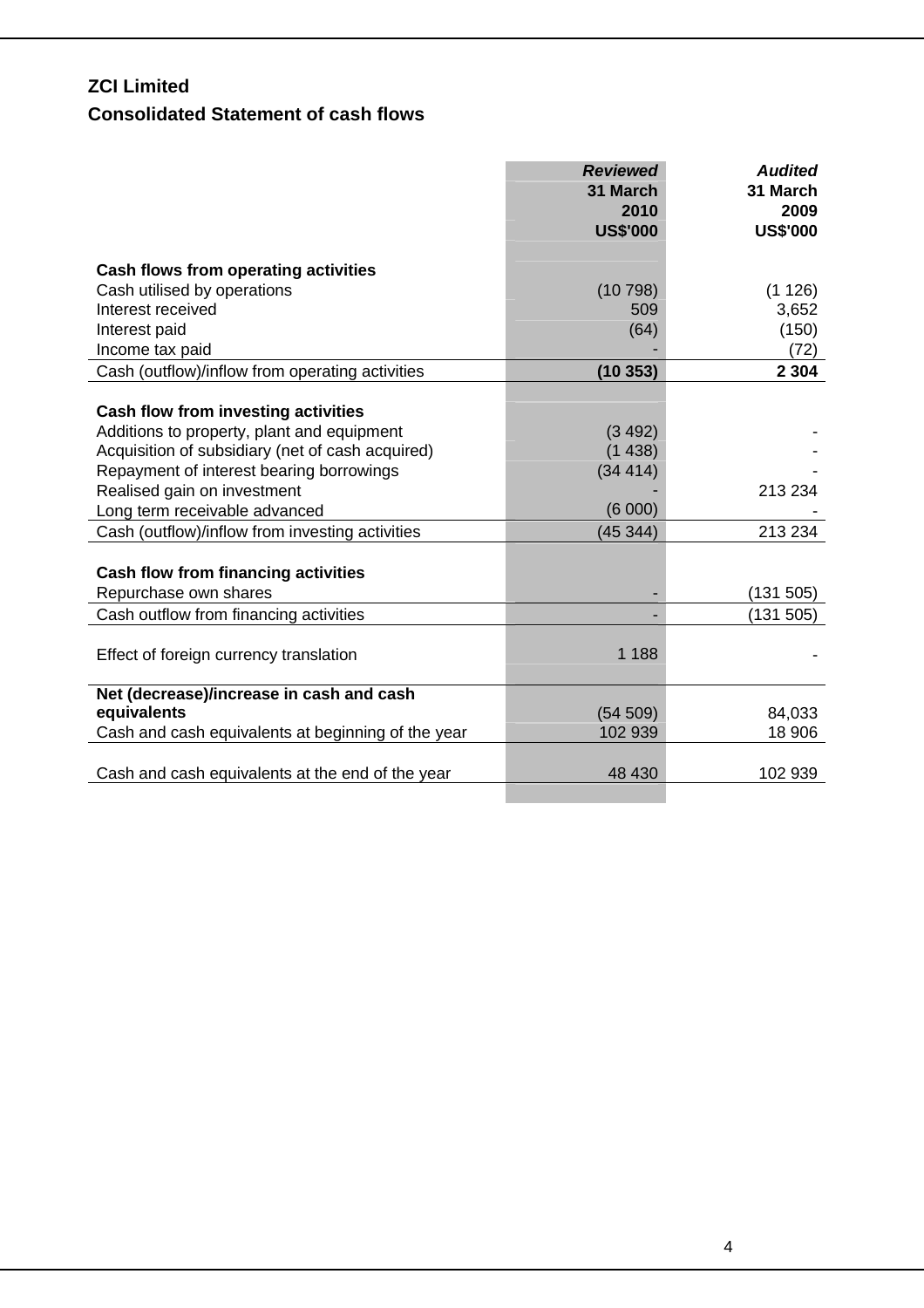### *1. General information*

ZCI Limited ("**ZCI**" or the "**Company**") is a public company incorporated and domiciled in Bermuda with a primary listing on the JSE and a secondary listing on the Euronext.

ZCI is a holding company of a copper producing and mineral exploration and development group of companies (the "**Group**"). The Group's main project is the copper producing open pit Mowana mine. The Group also owns the rights to the adjacent Thakadu-Makala deposits and holds permits in exploration properties at the Matsitama Project. The Mowana Mine is located in the north eastern portion of Botswana and the Matsitama Project is contiguous to the southern boundary of the Mowana Mine.

### *2. Basis of preparation*

The provisional condensed consolidated financial results for the year ended 31 March 2010 have been prepared in accordance with the recognition and measurement criteria of IFRS, its interpretations adopted by the International Accounting Standards Board (IASB), the presentation as well as the disclosure requirements of IAS 34 – Interim Financial Reporting and the Listings Requirements of the JSE Limited and the AC500 series issued by SAICA.

### *3. Accounting policies*

The accounting policies applied in the presentation of the provisional condensed consolidated financial results are consistent with those applied for the year ended 31 March 2009, with the exception of the following standards and interpretations, effective for the first time for the current financial year, that has been applied from 1 April 2009:

- IFRS 8 Operating Segments the application of the new standard has not impacted the way management reports segmented information as the group has only one operating segment.
- IAS 1 (Revised) Presentation of financial statements the revised standard has changed the way the Group's primary financial statements have been presented. The revision required information to be aggregated on the basis of shared characteristics and introduce a "statement of comprehensive income" to enable readers to analyse changes in an entity's equity resulting from transactions with owners separately from "non-owner" changes. Comparative information has been re-presented so that it also is in conformity with the revised standard.
- IAS 23 (Amendment) Borrowing Costs the amendment has not impacted the Group's results to date.
- IFRS 2 (Amendment) Share based payments the adoption of this amendment has not had any material impact on the Group financial statements as the Group already applied these principles when accounting for share-based payments in the past.
- IFRS 7 (Amendment) Financial instruments: Disclosures the amendment introduced a three-level hierarchy for fair value measurement disclosures and required entities to provide additional disclosures about the reliability of those fair value measurements. These additional disclosures will be provided in the in the notes to the annual financial statements.

The Group did not early adopt IFRS 3 (2008) to account for the ACU transaction, but applied IFRS 3 (2004).

#### *4. Group segment reporting*

An operating segment is a component of the Group that engages in business activities from which it may earn revenues and incur expenses, including revenues and expenses that relate to transactions with any of the Group's other components. The Group's only operating segment is the exploration for, and the development of copper and other base metal deposits. All the Group's activities are related to the exploration for, and the development of copper and other base metals in Botswana with the support provided from the Company and it is reviewed as a whole by the Board (who is considered the chief operating decision maker) to make decisions about resources to be allocated to the segment and assess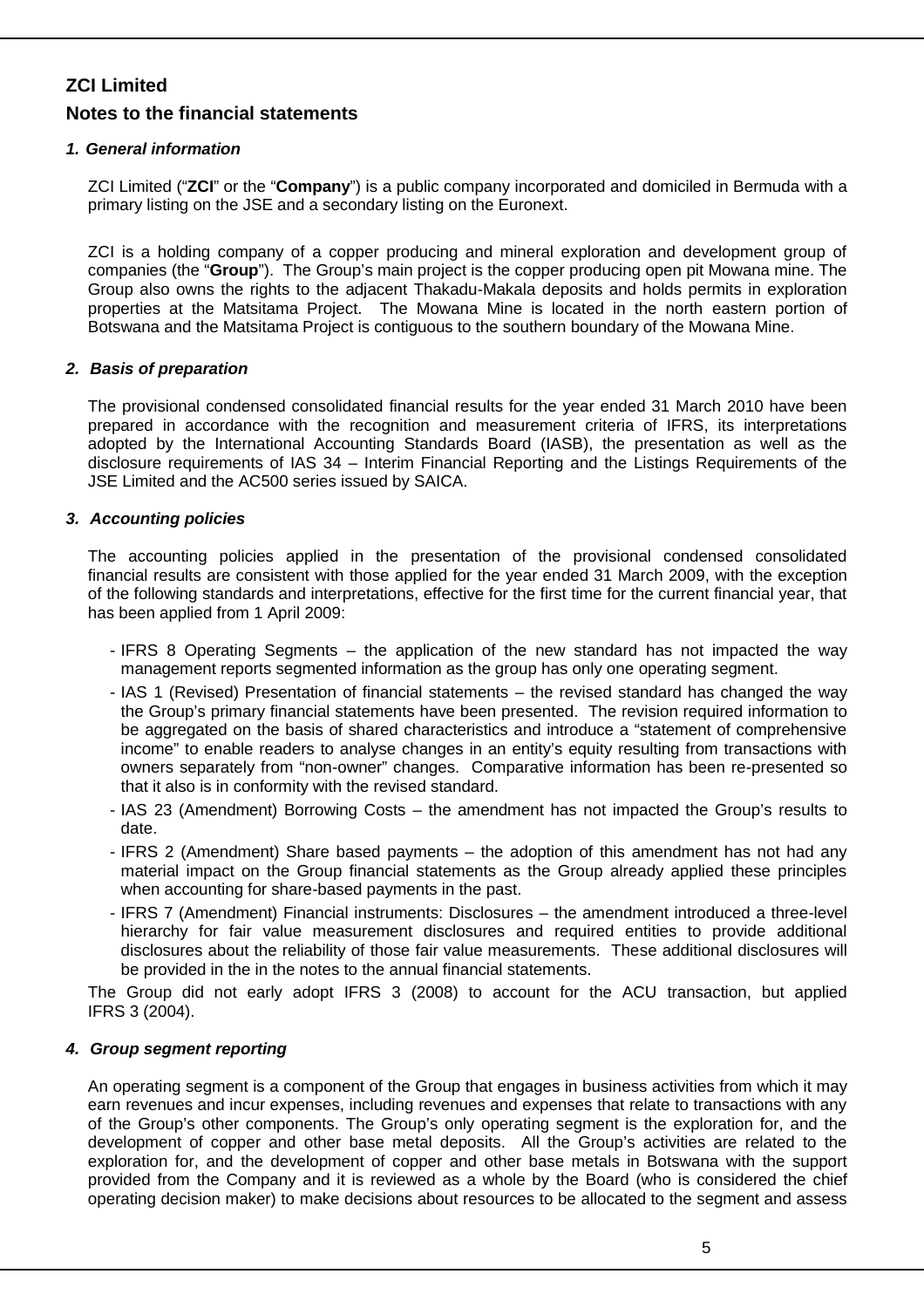### **ZCI Limited**

### **Notes to the financial statements**

its performance, and for which discrete financial information is available. All mining revenue derives from a single customer.

As such, no segmental report has been prepared.

### *5. Business acquisition*

As at 21 May 2009, ZCI Limited acquired 82.16% of the issued share capital of African Copper PLC and its subsidiaries for a purchase consideration of GBP 6 765 705.

The purpose of the transaction was to achieve the Company's objective of enhancing meaningful value to shareholders. Prior to the transaction, the Company's assets comprised of cash and the offer to ACU was one of the steps being taken by the board of ZCI in implementing the Company's new business plan.

The ACU group required funding to continue their operations. As a result of the financial position of ZCI, it was able to provide such funding and could negotiate a favourable purchase price.

The following summarises the amounts of assets acquired and liabilities assumed at the acquisition date:

|                                                             | <b>Carrying value</b><br><b>US\$'000</b> | <b>Fair value</b><br><b>US\$'000</b> |
|-------------------------------------------------------------|------------------------------------------|--------------------------------------|
| Property, plant and equipment                               | 62 5 64                                  | 33 156                               |
| Intangible assets (mineral property interest)               |                                          | 57 309                               |
| Other financial assets                                      | 319                                      | 319                                  |
| Trade and other receivables                                 | 1 2 9 6                                  | 1 296                                |
| Inventories                                                 | 1453                                     | 1453                                 |
| Cash and cash equivalents                                   | 10 0 29                                  | 10 0 29                              |
| Deferred taxation                                           |                                          | (7839)                               |
| Asset retirement obligation                                 | (3762)                                   | (3762)                               |
| Interest bearing borrowings                                 | (39 249)                                 | (34414)                              |
| Trade and other payables                                    | (3 394)                                  | (2 661)                              |
| Total identifiable net assets                               | 29 25 6                                  | 54 886                               |
| <b>Total purchase consideration</b>                         |                                          | (11467)                              |
| Non-controlling interest arising on acquisition of business |                                          | (8798)                               |
| Negative goodwill arising on acquisition                    |                                          | 34 621                               |

Transaction costs amounting to \$0.9 million associated with finalising the transaction were incurred, all of which relating to the acquisition, was capitalised as part of the investment. The year end of ACU was 31 December but was changed to correspond to that of the holding company.

The contributions to revenue and operating loss since acquisition had the acquisition occurred on 1 April 2009, respectively, are as follows:

|                        | <b>Since</b><br>acquisition<br><b>US\$'000</b> | For the full<br>year to date<br><b>US\$'000</b> |
|------------------------|------------------------------------------------|-------------------------------------------------|
| Revenue                | 7 392                                          | 7 293                                           |
| Loss before income tax | 10 600                                         | 12 3 9 3                                        |

#### *6. Financing of mining activities*

On 31 January 2010 ZCI and ACU completed the refinancing of the US\$32.4 million bridge loan facilities that the Company provided to ACU in May 2009 with a four year secured credit facility (the "Facility"). The Facility places African Copper's borrowings from ZCI on a more permanent footing and comprises a convertible Tranche A of US\$8.4 million with a coupon of 12% per annum and Tranche B that is not convertible of US\$22.8 million with a coupon of 14% per annum.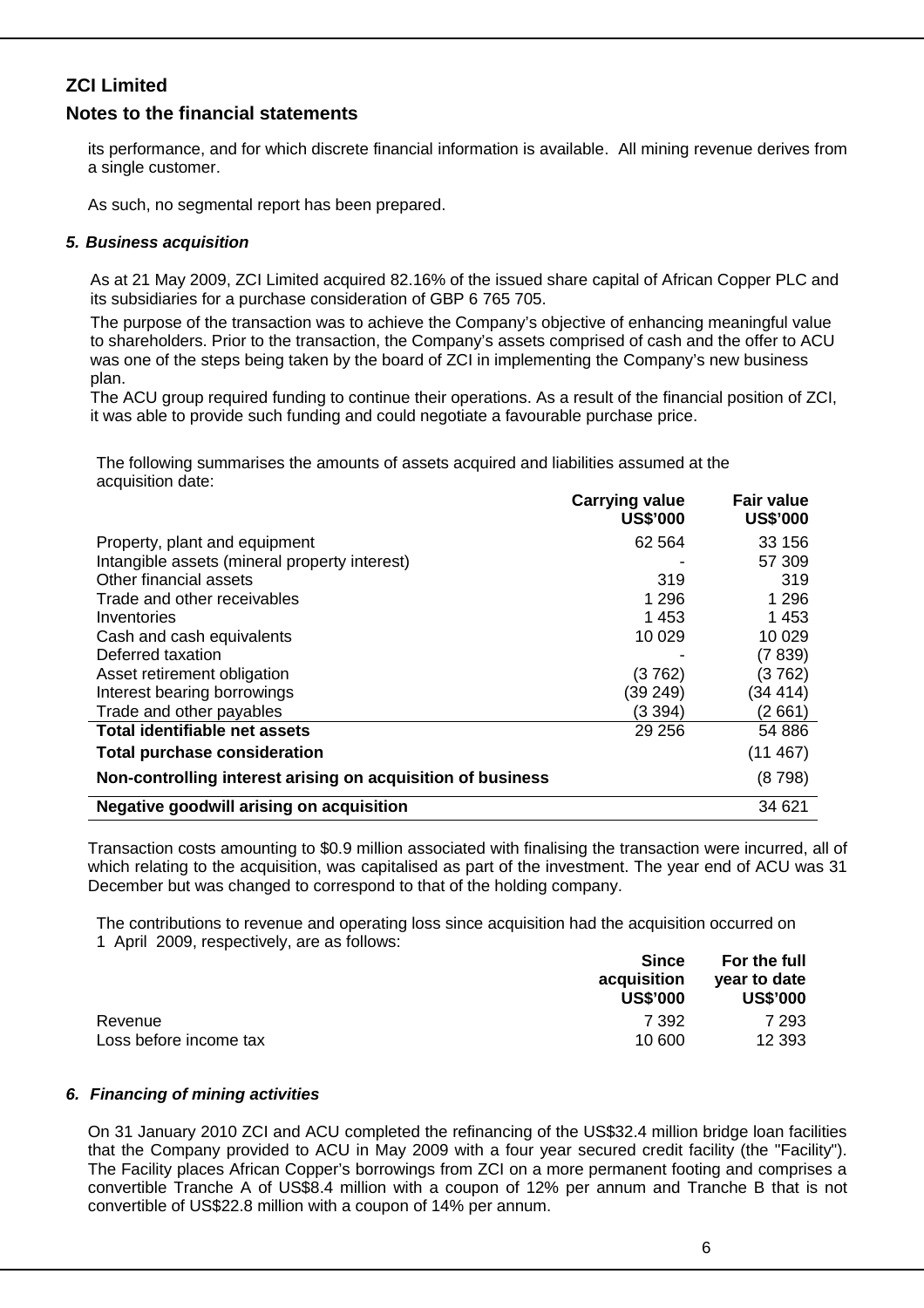On 31 March 2010 the Company completed a US\$10 million loan with Messina (the "March Facility"). The terms of the March Facility include an interest rate of 6% per annum payable quarterly, repayment on or before 31st March 2011 and a renewal option. The March Facility is secured under the Facility which includes security over African Copper and all other African Copper Group companies' assets, including the Mowana Mine and a guarantee by African Copper. As part of securing the March Facility, the Company also agreed to the deferral of the US\$ 209 478 Facility interest payment that was due on 31 March 2010.

The Group remains in a cash positive position with no external long term debt.

### *7. Capital commitments*

| <b>Contractual Obligations</b>      | Total<br><b>US\$'000</b> | 2010<br><b>US\$'000</b> | 2011<br><b>US\$'000</b> | 2012<br><b>US\$'000</b> |
|-------------------------------------|--------------------------|-------------------------|-------------------------|-------------------------|
| Goods, services and equipment (a)   | 3,436                    | 3,330                   | 106                     |                         |
| Exploration licences <sup>(b)</sup> | 1,014                    | $\blacksquare$          |                         | 1,014                   |
| Mining licence                      | 6                        |                         |                         | 4                       |
| Lease agreements <sup>(c)</sup>     | 277                      | 143                     | 124                     | 9                       |
|                                     | 4,733                    | 3,474                   | 232                     | 1.027                   |

a) The subsidiaries have a number of agreements with arms-length third parties who provide a wide range of goods and services and equipment.

b) Under the terms of the Group's prospecting licences, one of the subsidiaries is obliged to incur certain minimum expenditures.

c) The Group has entered into agreements to lease premises for various periods until 5 November 2010.

This expenditure will be funded internally, and if necessary, from borrowings.

#### *8. Earnings per share information*

|                                                                        | 2010            | 2009            |
|------------------------------------------------------------------------|-----------------|-----------------|
| Headline earnings per share (US cents)                                 | (24.01)         | (0.20)          |
| Diluted headline earnings per share (US cents)                         | (25.38)         | (0.20)          |
|                                                                        |                 |                 |
| Number of ordinary shares in issue                                     | 55 677 643      | 55 677 643      |
| Weighted average and diluted number of shares in issue                 | 55 677 643      | 55 677 643      |
|                                                                        | <b>US\$'000</b> | <b>US\$'000</b> |
| The following adjustments to profit attributable to ordinary           |                 |                 |
| shareholders were taken into account in the calculation of diluted     |                 |                 |
| earnings per share:                                                    |                 |                 |
| Attributable to equity holders of the parent                           | 21 253          | 516             |
| Increase in shareholding in subsidiary with respect to convertible     |                 |                 |
| portion of debt                                                        | (763)           |                 |
| Diluted profit attributable to equity holders of the parent            | 20 490          | 516             |
|                                                                        |                 |                 |
| The following adjustments to profit attributable to ordinary           |                 |                 |
| shareholders were taken into account in the calculation of headline    |                 |                 |
| earnings per share:                                                    |                 |                 |
| Attributable to equity holders of the parent                           | 21 253          | 516             |
| - Negative goodwill                                                    | (34621)         |                 |
| - Tax effect                                                           |                 |                 |
| Headline (loss)/earnings attributable to equity holders of the parent  | (13368)         | 516             |
| Increase in shareholding in subsidiary with respect to convertible     |                 |                 |
| portion of debt                                                        | (763)           |                 |
| Diluted headline earnings attributable to equity holders of the parent | (14 131)        | 516             |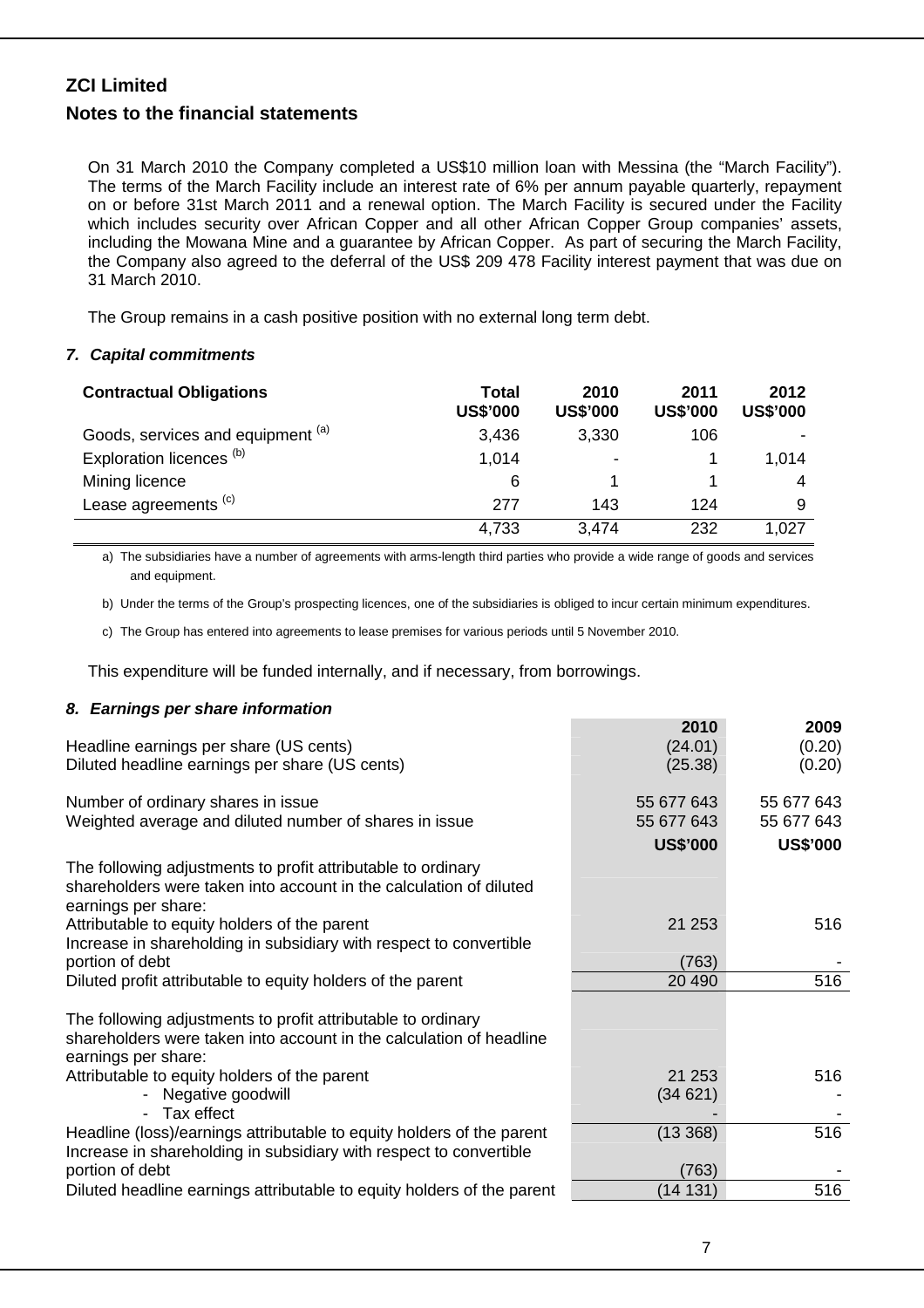#### *9. Share bonus options*

During the year a share appreciation bonus plan was approved for the benefit of directors of ZCI. In terms of the scheme, the directors have the right to receive a cash payment on the vesting date equalling the increase in a deemed value per share.

1 095 000 qualifying shares were granted during July 2009 at a price of US1.85 per share. The shares vest in equal amounts over a three year period. The first tranche, equalling 365 000 shares vested on 31 March 2010 at an exercise price of US\$2.3 per share. No shares expired in or were any of these share options exercised during the current year.

Another 1 095 000 shares were granted on 31 March 2010 at US\$2.30.

### *10. Related party transactions*

The Group, in the ordinary course of business and similar to last year entered, into various consulting arrangements with related parties on an arm's length basis at market related rates. The only change from the previous year is the funding provided to the subsidiaries, all of which is also at arm's length and at market related rates.

### *11. Financial risk management*

The Group's exposure to financial instruments risks has changed following the acquisition of ACU. The Group now also has exposure to the following risks:

- foreign currency risk
- commodity price risk

As a result of the Group's main assets and subsidiaries being held in Botswana and having a functional currency different to the presentation currency, the Group's balance sheet can be affected significantly by the movements in the US Dollar and the Botswana Pula.

The Group is exposed to commodity price risk as its future revenues will be derived based on a contract with a physical off-take partner at prices that will be determined by reference to market prices of copper at the delivery date.

From time to time the Group may manage its exposure to commodity price risk by entering into put contracts or metal forward sales contracts with the goal of preserving its future revenue streams.

The use of derivatives is based on established practices and parameters which are subject to the oversight of the Board of Directors. The board of directors determines, as required, the degree to which it is appropriate to use financial instruments, commodity contracts or other hedging contracts or techniques to mitigate risks.

#### *12. Mineral resources and reserves*

There have been no material changes to the resources and reserves as disclosed in the Executive Summary of the Competent Persons Report ("CPR") prepared by Read, Swatman & Voigt (Pty) Ltd ("RSV") of South Africa, in respect of African Copper Plc's ("ACU") mining and exploration assets. The Executive Summary of the CPR was included in a Circular to Shareholders dated 17 December 2009 and will be attached to the Company's Annual Report.